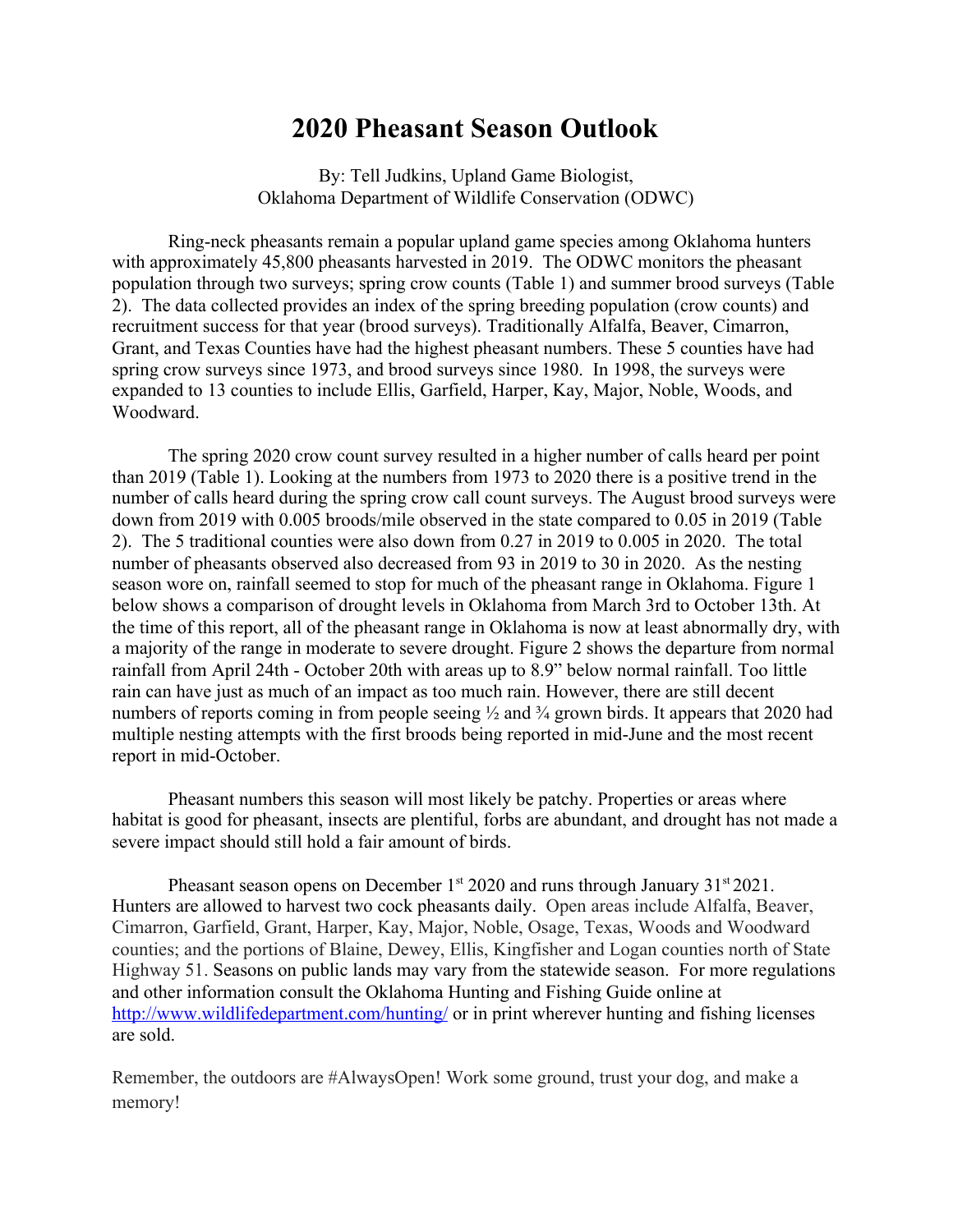Table 1: Pheasant crows heard per point



Table 2: Pheasant broods observed per 20 mile route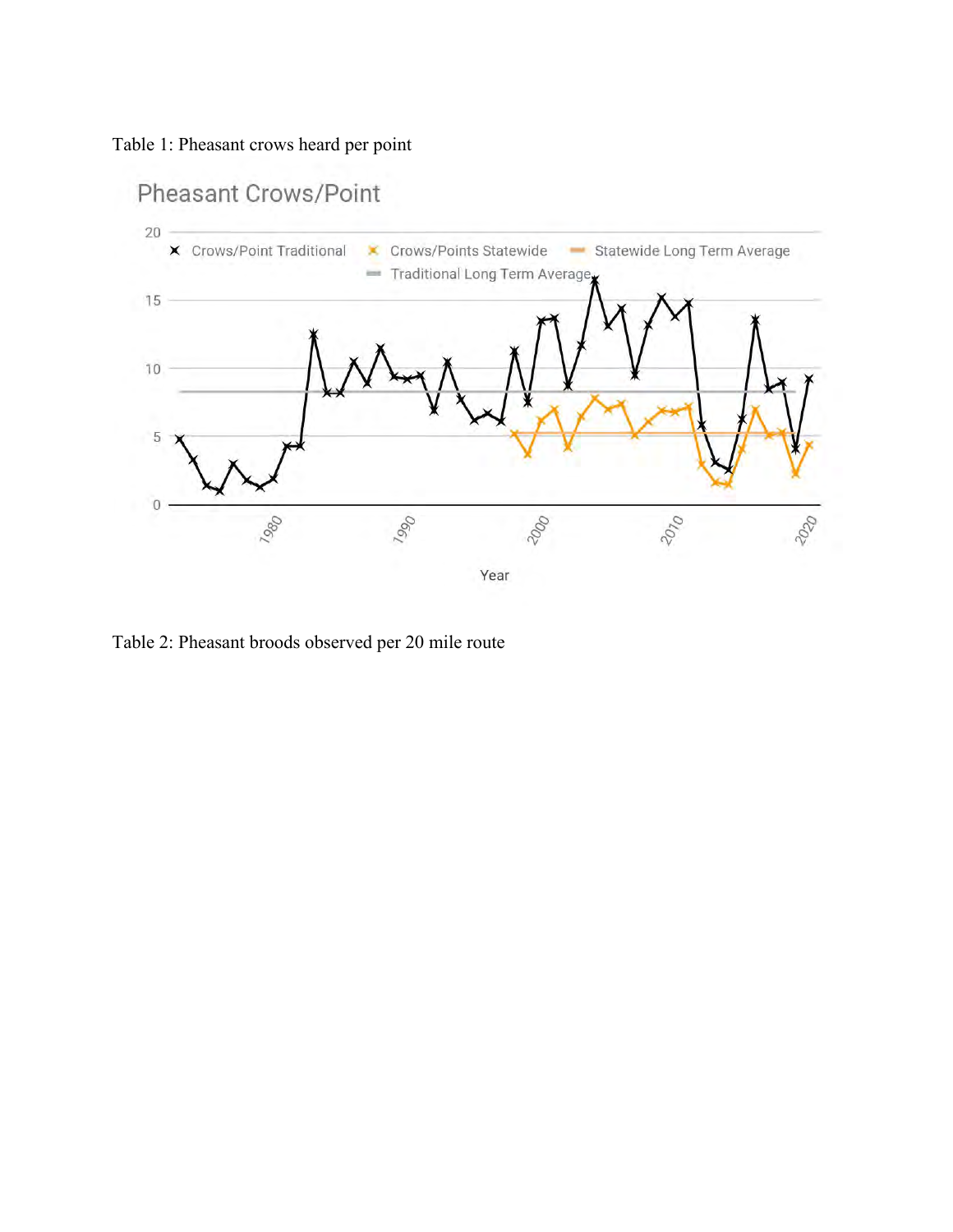

Figure 1: Oklahoma Drought Monitor Comparison(Source: droughtmonitor.unl.edu/)





The Drought Monitor focuses on broad-scale conditions:<br>Local conditions may vary. For more information on the<br>Drought Monitor, go to https://droughtmonitor.unl.edu/About.aspx

Author: Adam Hartman NOAA/NWS/NCEP/CPC

**USDA** droughtmonitor.unl.edu